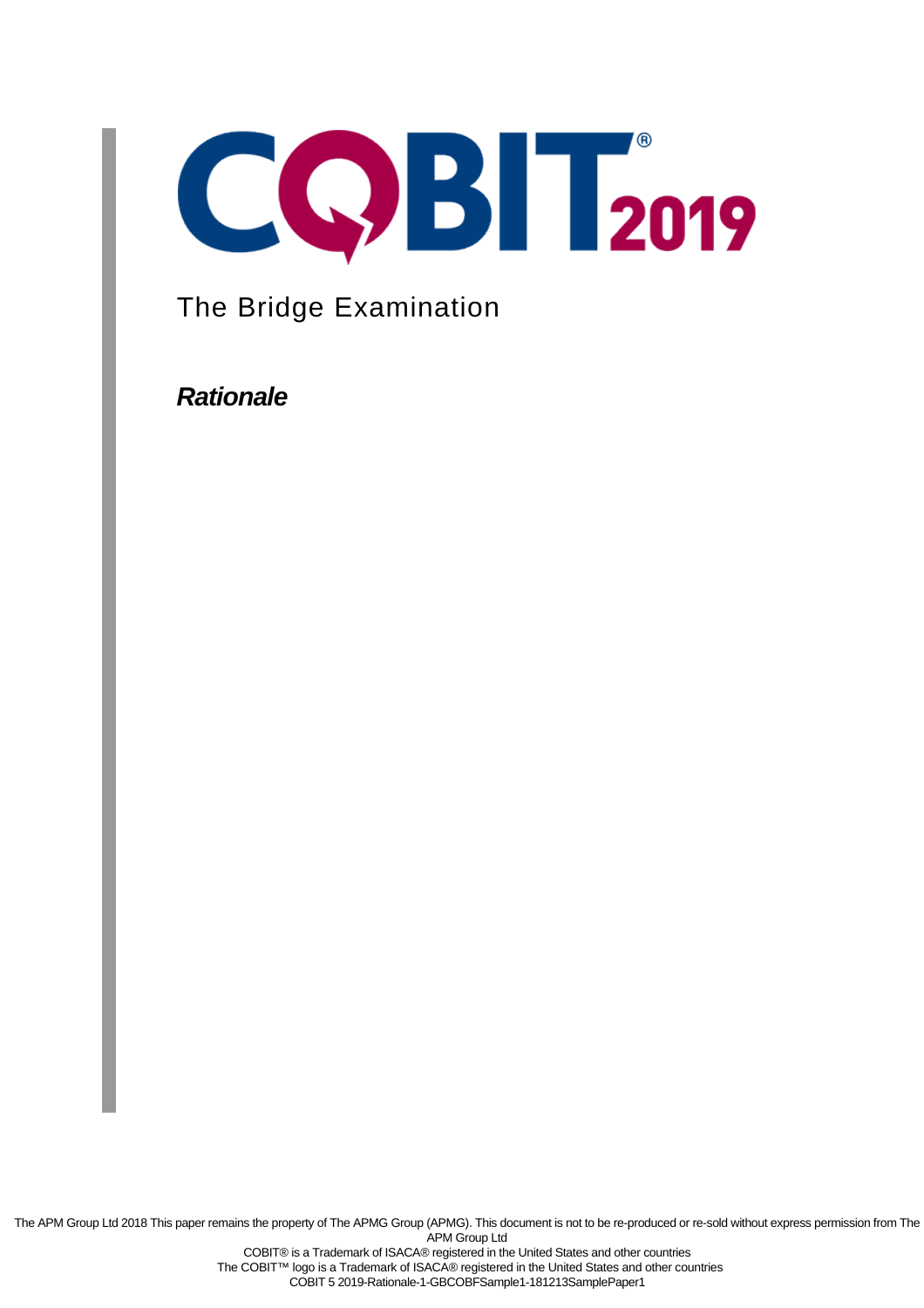- **1** Syllabus Topic:FI0200 Framework Introduction
	- Correct Answer:B

Compare the key attributes of the updated COBIT framework with COBIT5 Recognize the context, benefits and key reasons COBIT is used as an information and technology governance framework.

- a) Incorrect.There are areas in the IT environment that are not addressed in COBIT this is why COBIT refers to other industry frameworks and standards
- b) Correct. COBIT is the only framework that assists enterprises in the governance and management of enterprise information and technology
- c) Incorrect. Business processes are not within the scope of COBIT
- **2** Syllabus Topic:PP0200 Principles

Correct Answer:C

Compare the key attributes of the updated COBIT framework with COBIT5 Discover the updated COBIT principles for governance system framework.

- a) Incorrect
- b) Incorrect. Governance System Principles and Governance Framework Principles are two different views.
- c) Correct. Governance System Principles describe the core requirements for a governance system while Governance Framework Principles focus on building that governance system.
- **3** Syllabus Topic:GSC0200 Governance System and Components Correct Answer:B

Compare the key attributes of the updated COBIT framework with COBIT5 Describe the updated components of a governance system

- a) Incorrect. Not all governance or management objectives always relate to compliance requirements.
- b) Correct. Each governance objective relates to a process in the governance domain (EDM), and each management objective relates to a process in the management domains (APO, BAI, DSS, MEA)
- c) Incorrect. Enablers were in COBIT5 and are referred to as components in COBIT 2019

This paper remains the property of The APMG Group (APMG).This document is not to be re-produced or re-sold without express permission from The APM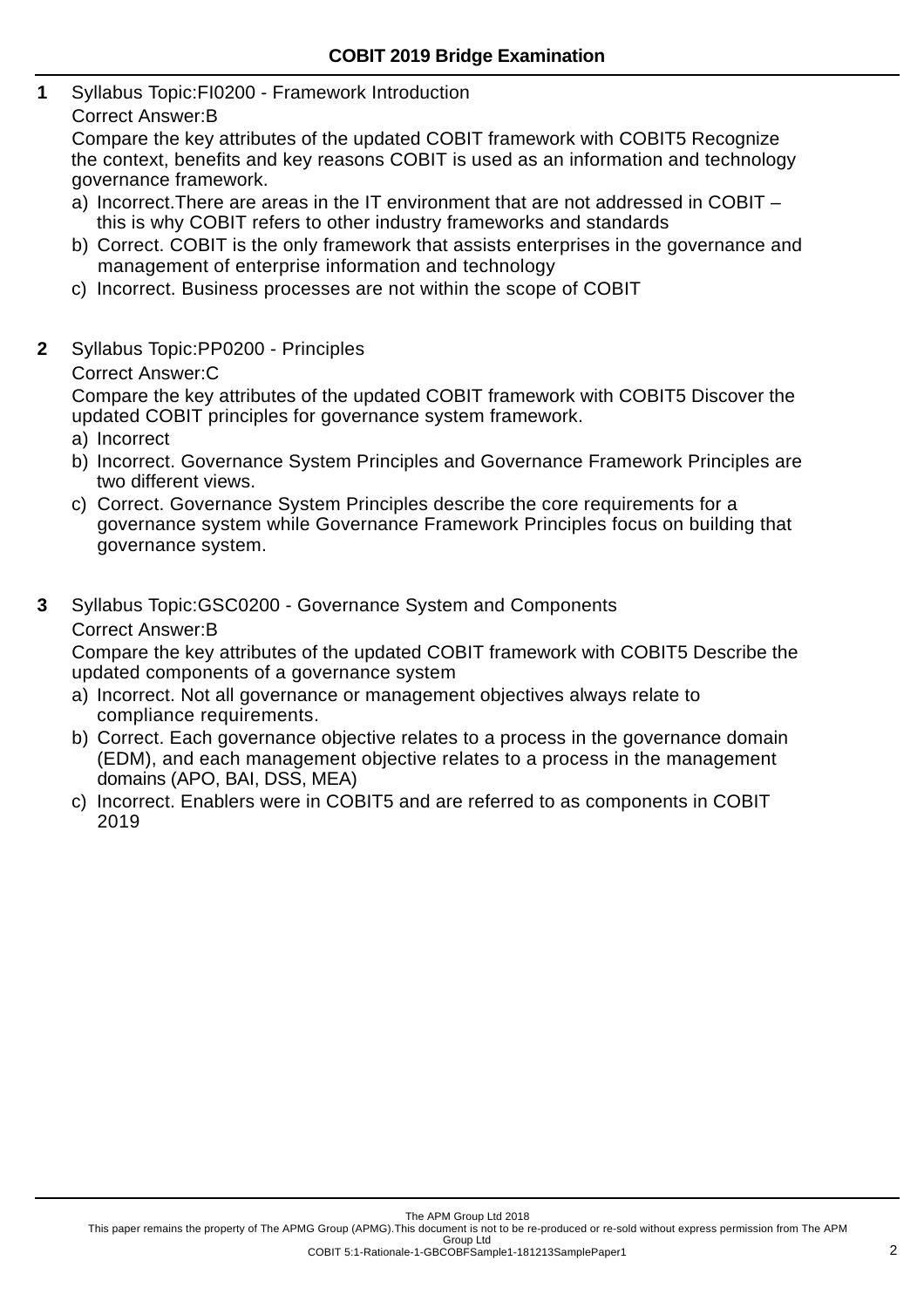- **4** Syllabus Topic:GMO0200 Governance and Management Objectives
	- Correct Answer:B

Compare the key attributes of the updated COBIT framework with COBIT5 Describe the updated components of a governance system

- a) Incorrect. Organizational Structures is one of the governance components known as an enabler in COBIT5.
- b) Correct. Enablers were in COBIT5 and are referred to as components in COBIT 2019
- c) Incorrect. The goals cascade is a COBIT model used to assist in the alignment goals of all IT efforts with business objectives
- **5** Syllabus Topic:PM0200 Performance Management Correct Answer:C

Compare the key attributes of the updated COBIT framework with COBIT5 Differentiate COBIT based performance management using maturity and capability perspectives.

- a) Incorrect. Assessing performance can be assessed at multiple levels with varying models to conduct the assessments
- b) Incorrect. Governance System Principles and Governance Framework Principles are two different views.
- c) Correct. The CPM is intended to support multiple types of assessments, such as capability and maturity.
- **6** Syllabus Topic:DTGS0200 Designing a Tailored Governance System Correct Answer:B

Compare the key attributes of the updated COBIT framework with COBIT5 Discover how to design a tailored governance system using COBIT.

- a) Incorrect. Design factors do not enhance the PRM, the PRM is now called the COBIT Core model.
- b) Correct. Design factors are completely new to COBIT 2019 and have no COBIT5 comparison.
- c) Incorrect. Design factors are areas that influence in different ways the tailoring of the governance system of an enterprise. Enablers are now called components in COBIT 2019.

This paper remains the property of The APMG Group (APMG).This document is not to be re-produced or re-sold without express permission from The APM Group Ltd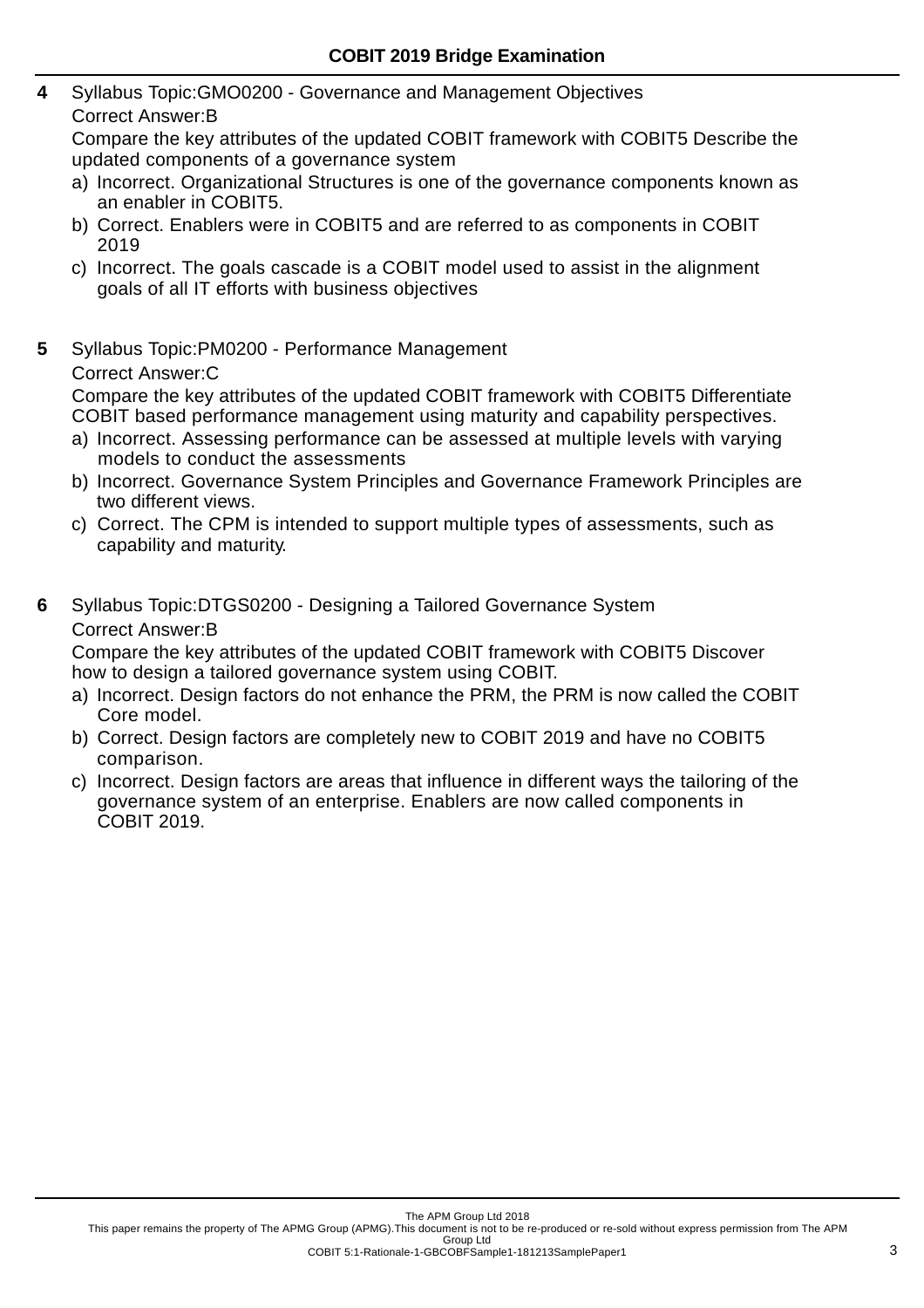**7** Syllabus Topic:BC0200 - Business Case

## Correct Answer:A

Compare the key attributes of the updated COBIT framework with COBIT5 Explain the key points of the COBIT business case.

- a) Correct. Both a and b are applicable references when deriving challenges and success factors. An enterprise can also develop their own.
- b) Incorrect. Although this is a correct statement, b is also. COBIT Design Factors can be used to derive potential challenges.
- c) Incorrect. Although this is a correct statement, a is also. The COBIT 2019 Implementation Guide can be used to derive potential challenges and success factors.
- **8** Syllabus Topic:IM0200 Implementation

## Correct Answer:B

Compare the key attributes of the updated COBIT framework with COBIT5 Explain the key points of the COBIT business case.

- a) Incorrect. Although governance and management objectives are critical to the adoption of EGIT, they are not critical factors that align these two guides.
- b) Correct. Because the design guide focuses on designing a tailored governance system, it is appropriate that it aligns with the first three phases of the implementation lifecycle (What are the drivers; Where are we now; Where do we want to be)
- c) Incorrect. The Implementation approach has 7 phases, and the Design guide has 4 – they do not align

**9** Syllabus Topic:FI0200 - Framework Introduction Correct Answer:A

Compare the key attributes of the updated COBIT framework with COBIT5

- a) Correct. The goals cascade still exists and is a critical part of the COBIT 2019 release. It has been updated and modified.
- b) Incorrect. COBIT principles were modified to include governance systems and governance frameworks principles and is a major difference
- c) Incorrect. New governance and management objectives is a major difference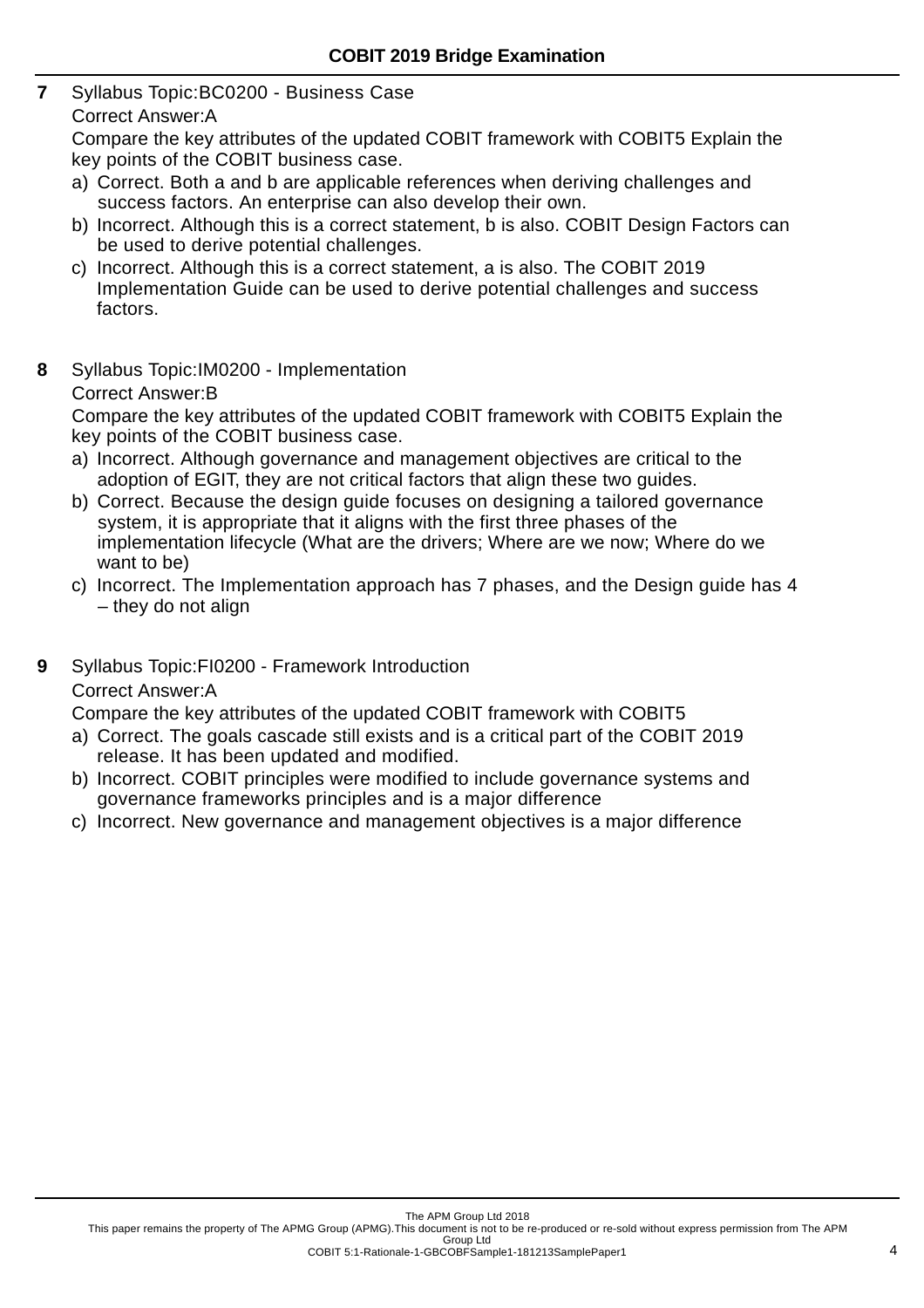**10** Syllabus Topic:PP0200 - Principles

Correct Answer:B

Compare the key attributes of the updated COBIT framework with COBIT5 Discover the updated COBIT principles for governance system framework.

- a) Incorrect. Open and Flexible: is a Governance Framework Principle
- b) Correct. Tailored to enterprise needs" is a Governance System Principle
- c) Incorrect. Goals Cascade is not a principle, it is a tool/method used to ensure proper alignment and prioritization of management objectives based on enterprise goals.
- **11** Syllabus Topic:GSC0200 Governance System and Components Correct Answer:C

Compare the key attributes of the updated COBIT framework with COBIT5 Describe the updated components of a governance system

- a) Incorrect. Organizational structures is a component of the governance system and was formerly part of enablers in COBIT5
- b) Incorrect. Information is a component of the governance system and was formerly part of enablers in COBIT5
- c) Correct. Enterprise size is not a component of the governance system, it is a design factor
- **12** Syllabus Topic:GMO0200 Governance and Management Objectives

## Correct Answer:A

Compare the key attributes of the updated COBIT framework with COBIT5 Describe the updated components of a governance system

- a) Correct. This is the correct definition of the Governance Components in COBIT 2019. To satisfy governance and management objectives, each enterprise needs to establish, tailor and sustain a governance system built from a number of components.
- b) Incorrect. Governance and Management Objectives contribute to the alignment of IT and achievement of enterprise goals and were not known as enablers in COBIT5.
- c) Incorrect. Practices assist in the achievement of governance and management objectives.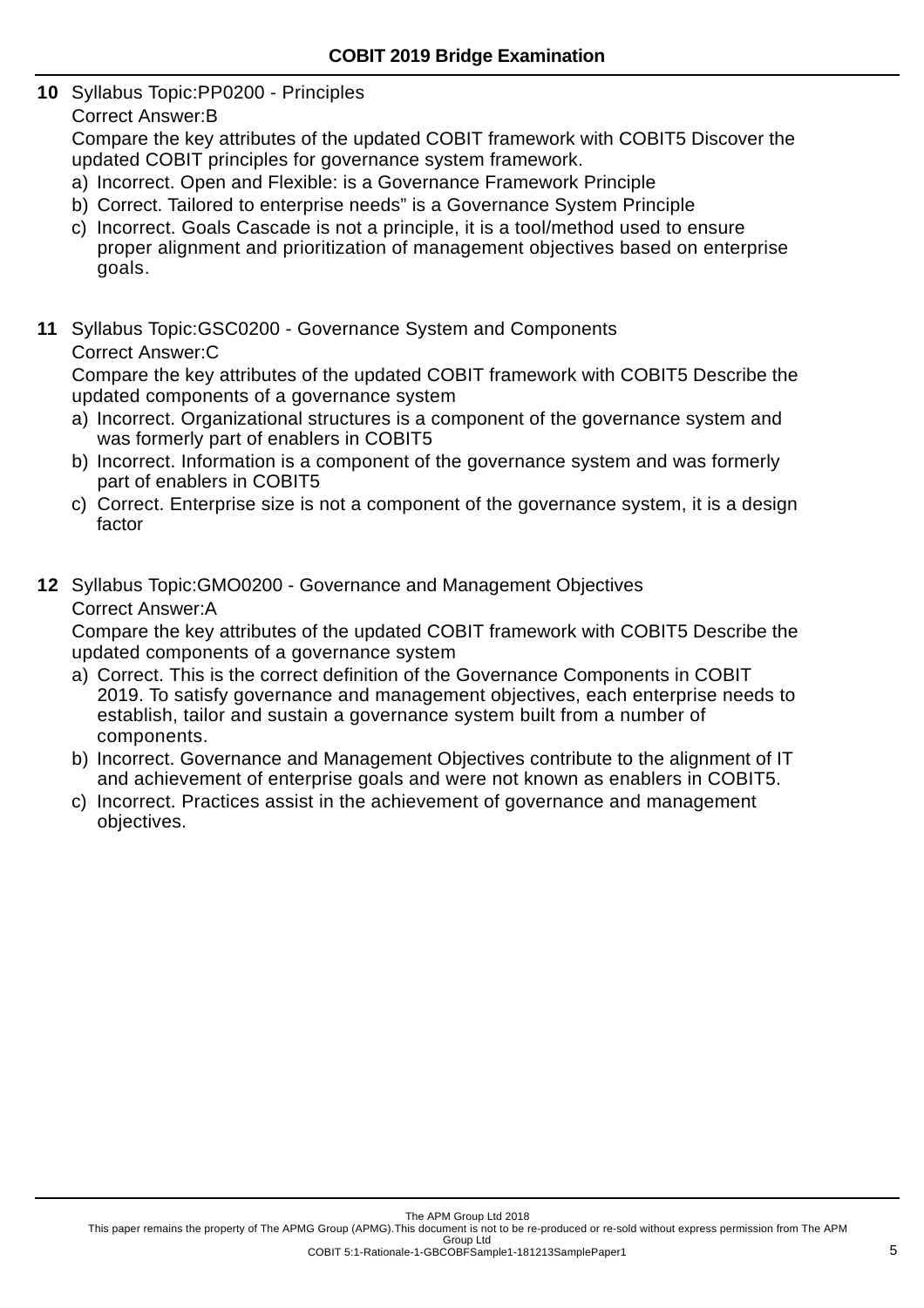- **13** Syllabus Topic:PM0200 Performance Management
	- Correct Answer:C

Compare the key attributes of the updated COBIT framework with COBIT5 Differentiate COBIT based performance management using maturity and capability perspectives.

- a) Incorrect. COBIT is based on using multiple industry frameworks and in this case it is CMMI.
- b) Incorrect. The SFIA is an industry framework referenced by COBIT in the People Skills and Competencies component
- c) Correct. The CPM model largely aligns to and extends CMMI® Development 2.0 concepts
- **14** Syllabus Topic:DTGS0200 Designing a Tailored Governance System Correct Answer:C

Compare the key attributes of the updated COBIT framework with COBIT5 Discover how to design a tailored governance system using COBIT.

- a) Incorrect. The four enabler dimensions are part of COBIT5 and are not in COBIT 2019
- b) Incorrect. Accountabilities and responsibilities (which replaces the RACI) is more detailed and can be found in the governance and management objectives. Designing a tailored governance system does not discuss these.
- c) Correct. Determining or prioritizing target capability levels can be a result of designing a tailored governance system.
- **15** Syllabus Topic:BC0200 Business Case

Correct Answer:C

Compare the key attributes of the updated COBIT framework with COBIT5 Explain the key points of the COBIT business case.

- a) Incorrect. Holistic approach is one of the 6 governance principles and is not part of the COBIT Business Case outline
- b) Incorrect. Cost Benefit Analysis is one of the suggested subjects under the Proposed Solution
- c) Correct. Proposed Solution is one of the sections of the COBIT Business Case, and includes Program Deliverables and Program Risks.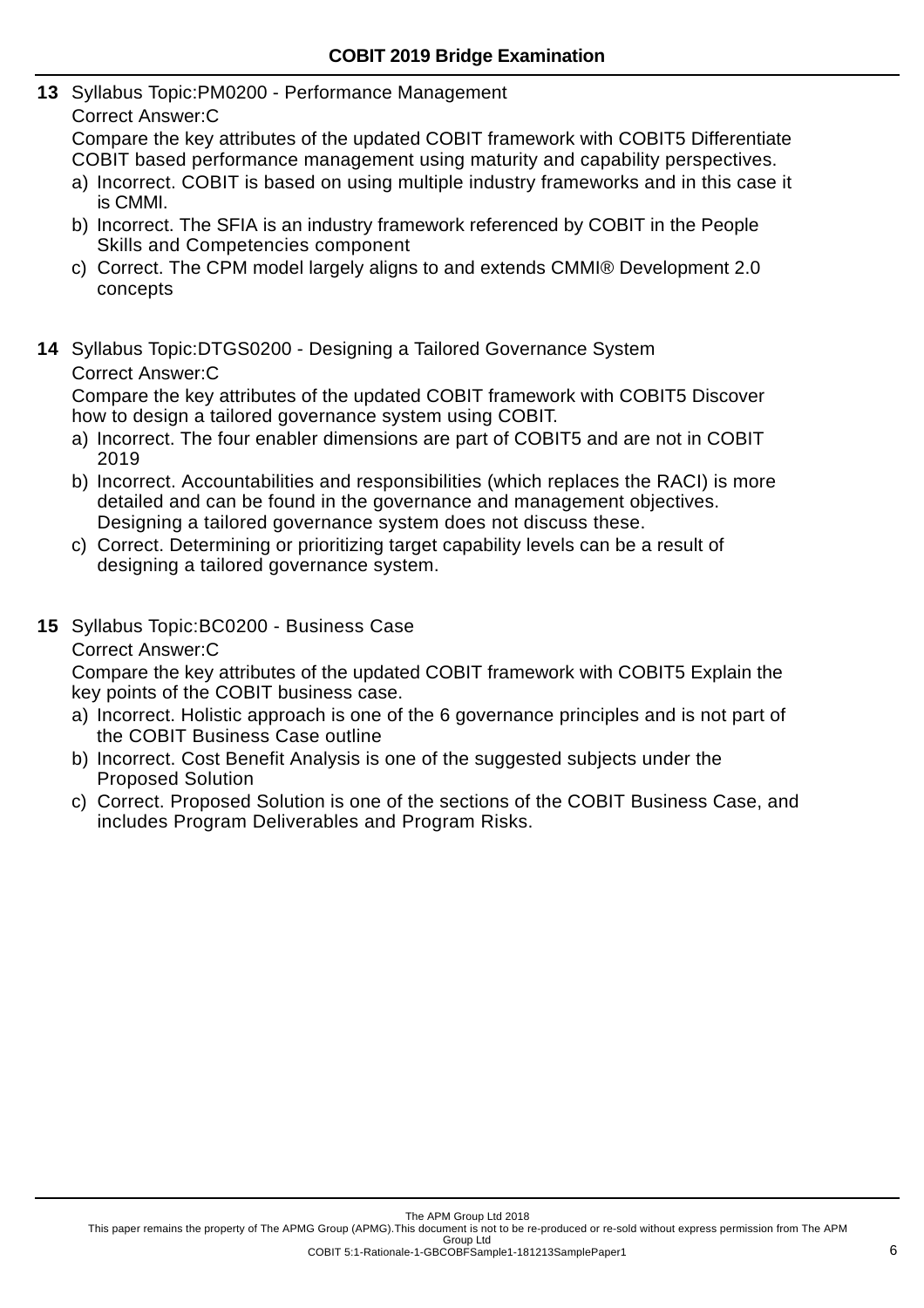- **16** Syllabus Topic:GSC0200 Governance System and Components
	- Correct Answer:A

Compare the key attributes of the updated COBIT framework with COBIT5 Describe the updated components of a governance system

- a) Correct. Design factors are factors that can influence the design of an enterprise's governance system and position it for success in the use of I&T.
- b) Incorrect. Components are factors that, individually and collectively, contribute to the good operations of the enterprise's governance system over I&T.
- c) Incorrect. Alignment goals are formerly IT-related goals and are part of the goals cascade.
- **17** Syllabus Topic:GMO0200 Governance and Management Objectives Correct Answer:B

Compare the key attributes of the updated COBIT framework with COBIT5 Describe the updated components of a governance system

- a) Incorrect. Consulted and Informed are not levels of involvement in the detailed guidance in COBIT 2019. They still exist, but the attribution of these depends on organizational context and priorities.
- b) Correct. A detailed description of each of these roles are included in the detail guidance of COBIT 2019.
- c) Incorrect. Ownership and Delegated are not part of the RACI chart.
- **18** Syllabus Topic:PM0200 Performance Management

## Correct Answer:A

Compare the key attributes of the updated COBIT framework with COBIT5 Differentiate COBIT based performance management using maturity and capability perspectives.

- a) Correct. The COBIT 2019 Governance and Management Objectives provide capability level information at the activity level.
- b) Incorrect. The Framework Introduction and Methodology offers an overview of the CPM, but does not provide detailed information on capability levels for process activities.
- c) Incorrect. This publication describes the 37 processes of COBIT5 and does not provide capability level information at the activity level.